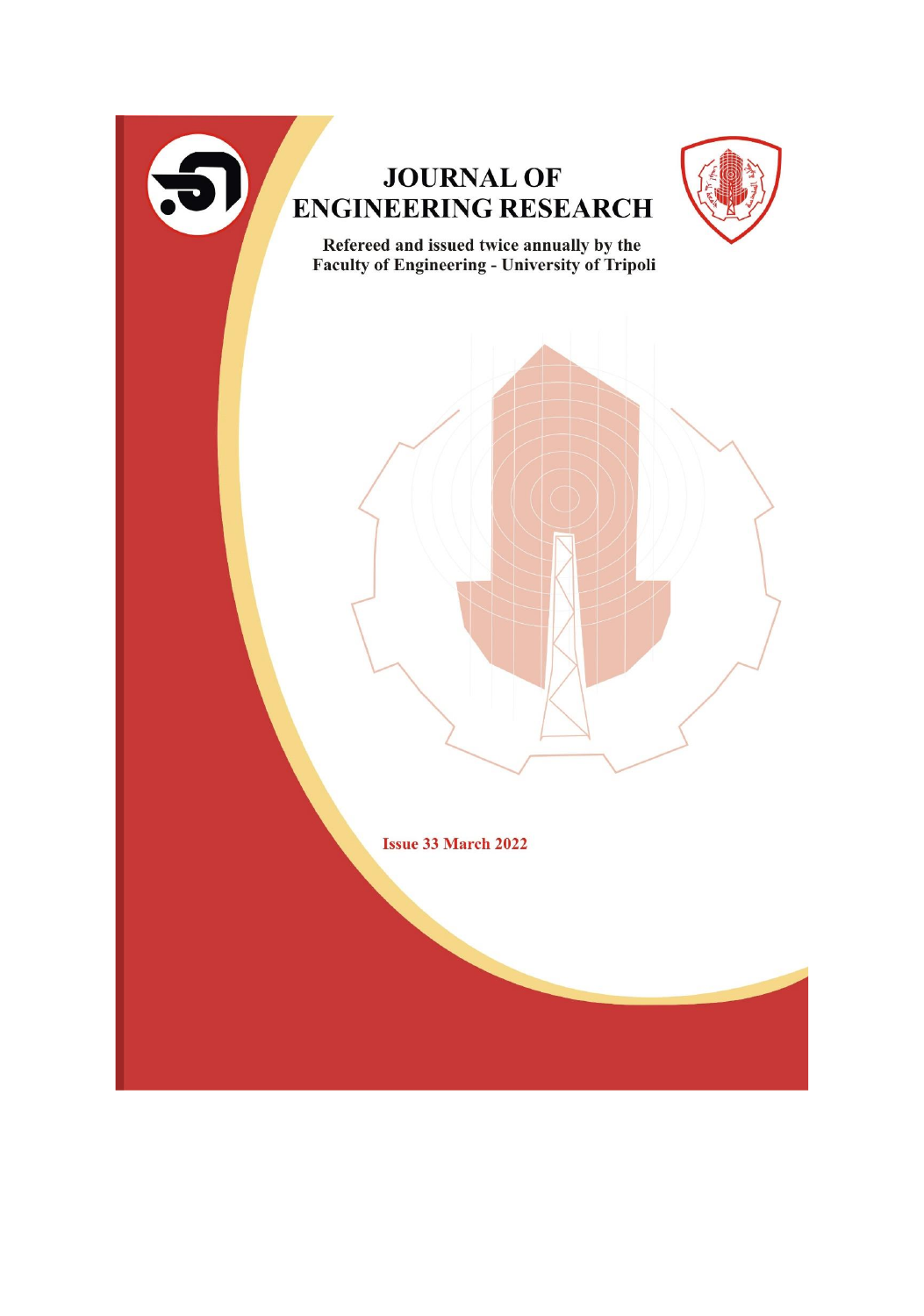

## **المحتويات Contents Research Papers in English**

- 1- Experimental Study on the Properties of Rubberized Concrete Incorporating Nano-Silica *Amal**M.N. El-khoja, Abdurrahman A. T. Elgalhud, Manal F. Najjar and Enas A. Elmusrati* **1**
- 2- Influence of Specimen Orientation on the Plastic Instability and Necking of Extruded HDPE Sheet *Rida B. ARIEBY, Osama A. Terfas, Rachid Rahouadj* **19**
- 3- Thermoeconomic Approach for Evaluating the Performance of Multi-Effect-Mechanical Vapor Compression Desalination Unit *Aladdin Almoghrabi and Giuma Fellah* **37**
- 4- Simulation of Sarir Crude Oil Refinery Using Aspen HYSYS *Hamza E. Omran Almansouri* **51**
- **األوراق البحثية باللغة العربية -1** أدوات وأساليب تنظيم بيئة العمل ومدى تأثيرها على مستويات األداء )دراسة ميدانية في شركة الواحة للنفط) **رجب عبدهللا حكومة والمعتصم باهلل المبروك أحمد العكاري 1**